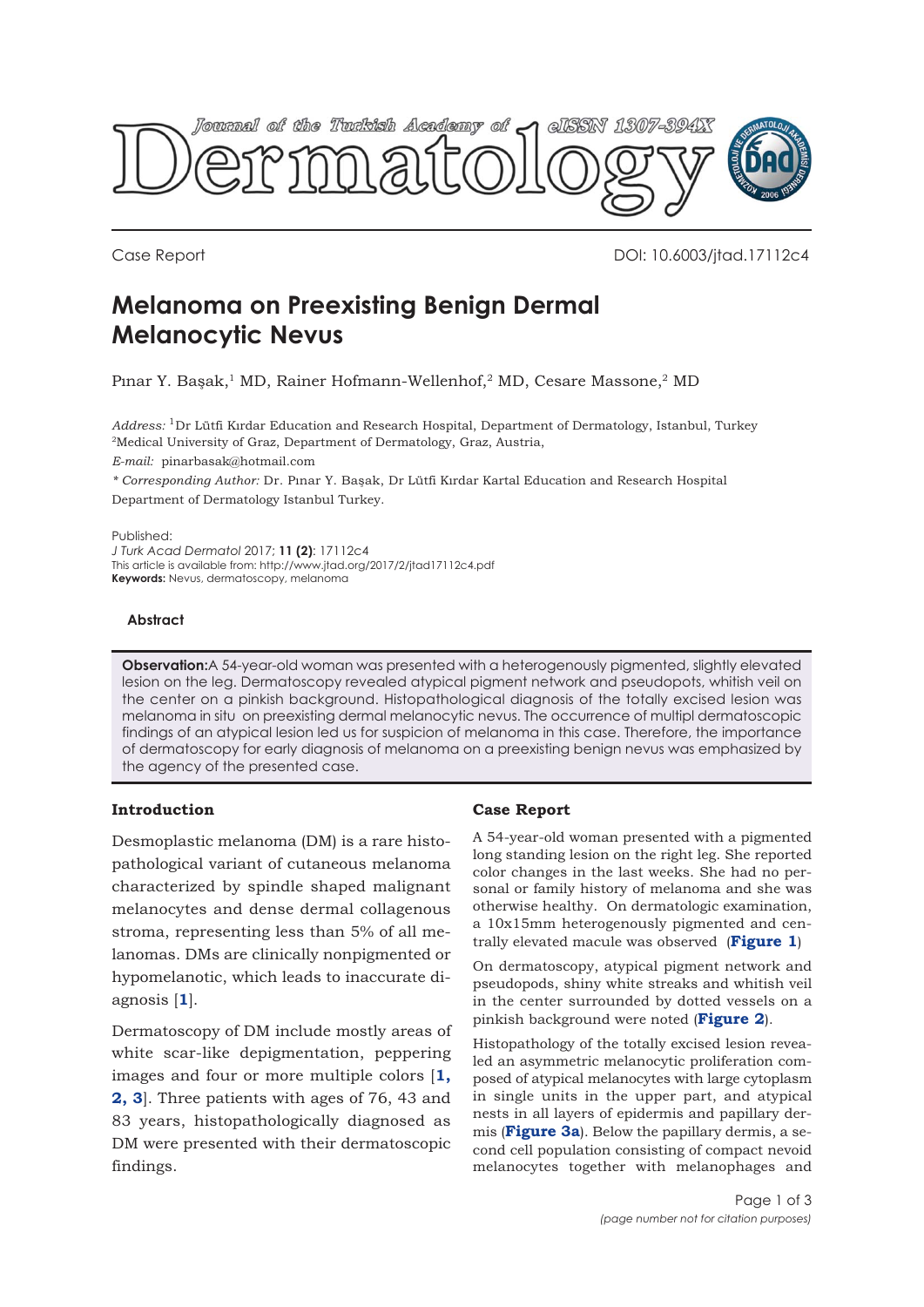### <span id="page-1-0"></span>*J Turk Acad Dermato*l 2017; **11 (2)**: 17112c4. http://www.jtad.org/2017/2/jtad17112c4.pdf



**Figure 1.** Clinical view of the pigmented lesion on the leg



**Figure 2.** Dermatoscopy of the lesion; note shiny white streaks and veil on the center with dotted vessels peripherally.



**Figure 3a.** Atypical melanocytes in irregular nests and single unit in all layers of the epidermis and irregular nest of atypical melanocytes in the upper part of the dermis. In the middermis monomorphous, round-oval, regular melanocytes and few dentritic melanocytes were observed (H&E, x100).

scarse lympohistiocytic infiltration were observed (**Figure 3b**). MIB-1 stain revealed mitosis present in the upper parts of the lesion, and HMB45 was positive only in the upper part of the lesion, labelling the melanoma cells. Diagnosis was melanoma in association with a melanocytic nevus. The Breslow thickness was 0.4 to 0.7mm including the nevus part (AJCC 2009: T1a).

### **Discussion**

Melanoma arising in a nevus is mainly a histopathological finding rather than a clinical diagnosis. In a recent study, histopathological evidence of an associated nevus was reported as 29.3% in all melanoma cases [**[1](#page-2-0)**]. However, except for association, there have been only a few reports of melanoma arising in nevus, recently. After a case of melanoma within an intradermal nevus reported in 1994



**Figure 3b.** Nevoid melanocytes and melanophages in deeper parts (H&E, x400)

[[2](#page-2-0)]. Hashiro et al reported a case of a 58-yearold male having a black nodule with satellites on the abdomen which was diagnosed as melanoma developing from an intradermal nevus histopathologically [**[3](#page-2-0)**]. Nevus components showed features of both acquired or congenital nevi and male predominance with trunk location has been reported [**[1](#page-2-0), [2](#page-2-0), [3](#page-2-0)**]. Two other recent cases were advanced stage melanomas derived from cerebriform intradermal nevus [**[4](#page-2-0)**] and a patient with albinism with a pinkish tumor over the pubic area [**[5](#page-2-0)**].

The occurrence of multipl dermatoscopic features of an atypical lesion led us for suspicion of melanoma in this case. A retrospective study revealed that atypical pigment network and regression structures were mainly observed in melanomas developing in preexisting nevi [**[6](#page-2-0)**]. However, significant proportion of melanomas associated with nevus may exhibit benign dermatoscopic features, making